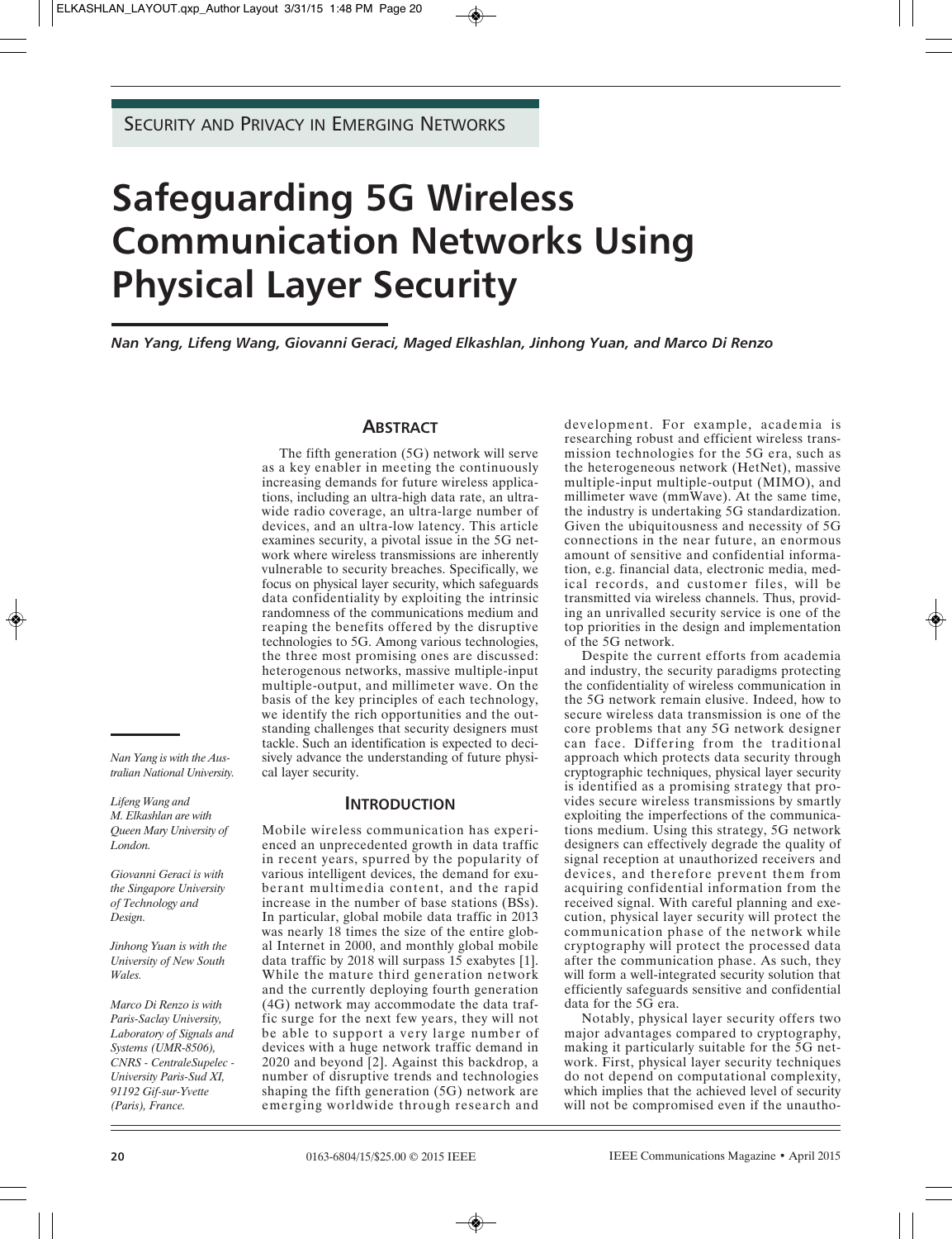rized smart devices in the 5G network have powerful computational capabilities. This is in contrast to computation-based cryptography, which is based on the premise that the unauthorized devices have insufficient computational capabilities for hard mathematical problems. Second, physical layer security techniques have a high scalability. In the 5G network, devices are always connected to the nodes with different powers and computation capabilities at the different levels of the hierarchical architecture. Also, devices always join in or leave the network at random time instants, due to the decentralized nature of the network. As a consequence, cryptographic key distribution and management become very challenging. To cope with this, physical layer security can be used to either provide direct secure data communication or facilitate the distribution of cryptographic keys in the 5G network.

Given the potential of physical layer security for the 5G era, the goal of this article is to identify the opportunities and challenges offered by the disruptive technologies enabling 5G for achieving a high security level at the physical layer. Among the various technologies, we focus on the three most promising ones, which we now describe in detail.

•**HetNet**: The HetNet creates a multi-tier topology where multiple nodes are deployed with dissimilar characteristics such as transmit powers, coverage areas, and radio access technologies. Obviously, it offers a rather provocative departure from the conventional single-tier wireless network and creates a new trend to reduce the cost per bit of future wireless connections. In such a trend, the full exploitation of the opportunities offered by the multi-tier topology, such as spatial modeling of nodes, association of mobile users, and direct connection between devices, is a core component in the design of physical layer security. This exploitation is discussed later.

•**Massive MIMO**: By deploying a very large number of antennas (e.g. a few hundred) at BSs to serve many tens of users simultaneously, massive MIMO reaps all the benefits offered by conventional MIMO, but on a much larger scale. To leverage the advantages of massive MIMO in physical layer security, some challenges need to be resolved during the design process, such as pilot contamination, power management, channel reciprocity, and eavesdropper-targeted signal processing. Motivated by this, we argue for physical layer security along with these challenges later.

•**mmWave**: As an innovative solution to meet the 5G's requirement, mmWave communication systems use a huge swath of spectrum, from 30 GHz to 300 GHz, to shift wireless transmissions away from the nearly fully occupied spectral band for current wireless networks. Notably, mmWave technologies have been standardized for short-range transmission, e.g. IEEE 802.11ad, as well as deployed for small cell backhaul, e.g. Siklu's Etherhaul 1200T. Since secure mmWave transmission is a completely new and promising research frontier, we advocate the potential of mmWave communication for physical layer security in a later Section.



**Figure 1.** Heterogeneous network.

# **PHYSICAL LAYER SECURITY IN HETEROGENEOUS NETWORKS**

The HetNet is a promising network densification architecture in the 5G era. The aim of the HetNet is to provide a spectrum-efficient and energy-efficient solution that satisfies the dramatic growth in data demands of future wireless applications. In the HetNet, nodes with different transmit powers, coverage areas, and radio access technologies are deployed to form a multi-tier hierarchical architecture, as depicted in Fig. 1. Specifically, high-power nodes (HPNs) with large radio coverage areas are placed in *macro cell* tiers, while low-power nodes (LPNs) with small radio coverage areas are placed in *small cell* tiers. Small cells, such as pico cells and femto cells, are deployed under macro cell umbrellas to augment indoor coverage in highly populated buildings, and multi-tenant dwelling units, enterprises, and outdoor coverage in dense urban, suburban, or rural areas. In addition to the macro cell and small cell tiers that support HPN-to-device and LPN-to-device communications, respectively, the HetNet also involves a *device* tier that supports device-to-device (D2D) communications. The D2D communication allows geographically close devices to directly connect and interact with each other without using HPNs/LPNs, thus being a powerful enabler of low-latency and high-throughput data applications. Among multiple tiers, different radio access technologies such as WCDMA, LTE, WiMAX, and WLAN are adopted to provide various communication services. Therefore, the HetNet is a clearly different paradigm from conventional macrocell-only wireless networks. Obviously, the current physical layer security technologies for the direct single-user and multi-user transmissions [3, 4] and the relay-aided communications [5] in conventional networks cannot be readily applied in this paradigm. It follows that the compelling potential of the HetNet will trigger a new wave of innovation — in terms of spatial modeling, mobile association, and device connection — in securing multi-tier communications. These innovations are detailed in the following subsections.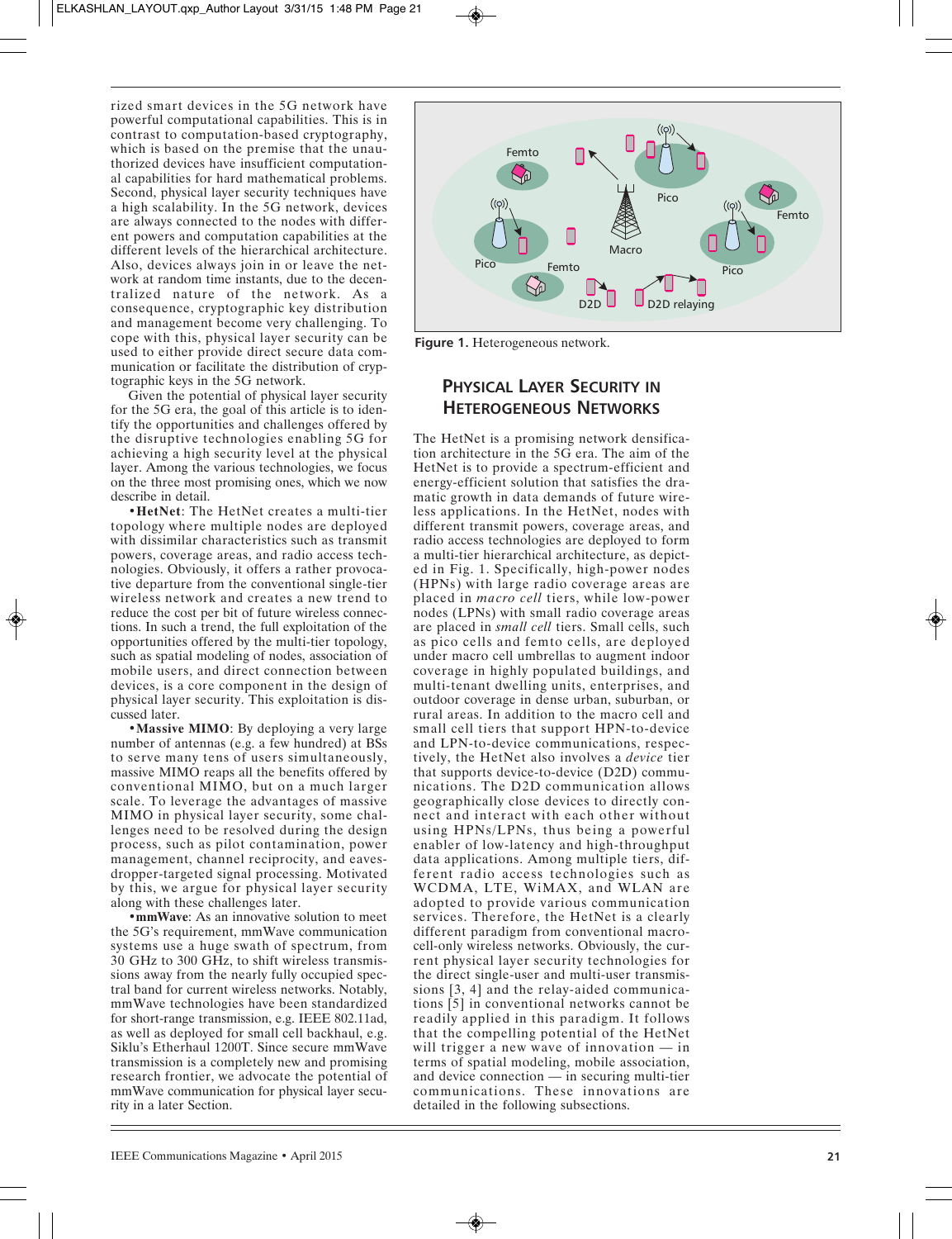

**Figure 2.** The probability of positive secrecy rate in a two-tier network where a macro cell tier is overlaid with a pico cell tier. The marco and pico cells are assumed to share the same frequency band. The locations of macro cell HPNs and pico cell LPNs follow independent homogeneous Poisson point processes (HPPPs) with densities  $\lambda_M$  and  $\lambda_P$ , respectively. The location of eavesdroppers also follows a HPPP with density  $\lambda_E = 8 \times$ 10–4. User association is based on the maximal average received signal-tonoise ratio.

#### **SPATIAL MODELING**

In the HetNet, different spatial modeling of HPNs' and LPNs' locations raises a natural question: "*How does the spatial modeling of nodes' locations affect and guide the physical layer security design?*" The rationale behind this question is that a HPN's location is currently modeled as a point at the center of a hexagonal grid, while LPNs' locations can be modeled as a uniform distribution, in particular a Poisson point process in the two-dimensional plane [6]. Evidently, the deterministic model for HPNs' locations provides no randomness, whereas the Poisson model for LPNs' locations corresponds to complete randomness. This necessitates different mathematical tools to be employed to accommodate the nature and properties of the two models into the design of physical layer security.

Due to the deterministic nature of the model, the impact of HPNs' locations on physical layer security can be evaluated by applying systemlevel simulations to approximate the distributions of signal-to-interference-plus-noise ratios (SINRs) and corresponding quality of service (QoS) parameters. When small cells are deployed as add-ons, however, the amount of interference grows dramatically. Accordingly, the complexity of simulations substantially increases, making performance evaluation and optimization more complex and time-intensive. More recently, the HPNs' locations have also been modeled as a PPP to gauge the degree of randomness [7, 8]. Against this background, network security designers need to develop effective methods rooted in probability processes and order statistics to characterize the SINR distributions and the QoS parameters from the theoretical perspective. In particular, the generalized methods characterizing channel dynamics such as signal fading, spatial correlation, practical path loss, random channel errors, and mobilityinduced channel variations are of paramount importance since they reduce the simulation burden to the minimum. The development of the generalized methods will allow for accurate capture of the multi-tier structure of the HetNet.

The effect of HPNs' and LPNs' locations on physical layer security can be examined based on the knowledge from the fields of graph theory and stochastic geometry. This motivates network security designers to develop effective mathematical tools from these two areas such that the SINR distributions and the QoS parameters impacted by HPNs and LPNs can be characterized. Of course, the characterization needs to be as general as possible, which enables the unequivocal establishment of secure connectivity and the accurate assessment of secrecy capacity in the HetNet with arbitrary transmit powers and densities of HPNs and LPNs. Moreover, new solutions to the SINR distributions are required if an appropriate level of practical correlation is introduced into the placement of HPNs and LPNs. Such solutions will force a substantial advancement over the current studies relying on the assumption of independent placement of HPNs/LPNs.

Figure 2 evaluates the impact of HPNs' and LPNs' densities on the secrecy performance via simulations. In this figure we show the probability of positive secrecy rate in a two-tier network where a macro cell tier is overlaid with a pico cell tier. It is evident that the probability of positive secrecy rate<sup>1</sup> increases as the density of pico cell LPNs increases. Moreover, it is observed that if the density of pico cell LPNs increases beyond a critical point, a higher density of macro cell HPNs does not improve the secrecy performance any further. Therefore, Fig. 2 provides a guide for network security designers to decide the best density for the implementation of HPNs and LPNs in the HetNet. Of course, as previously discussed, the development of effective mathematical tools will enable us to undertake the evaluation involved in this figure in a computationally efficient manner.

#### **MOBILE ASSOCIATION**

Associating mobile users with HPNs and LPNs leads to a challenging and promising question: "*What is the optimal strategy for users to select HPNs/LPNs under security constraints?*" In traditional macro-cell-only cellular networks, it is typically assumed that mobile users select the strongest HPN to connect such that the best channel quality with the highest SINR is obtained. Accordingly, the physical layer security technologies in the open literature are designed based on this assumption. However, in the multitier HetNet, such a selection causes a load balancing problem. This is due to the fact that the HPNs with high transmit power and large coverage areas are often fully loaded or even "over" loaded, whereas the LPNs with low transmit

<sup>1</sup> Here, the probability of positive secrecy rate reveals the probability that the secrecy rate is higher than zero, where the secrecy rate can be characterized by the difference between the capacity of the main channel and the capacity of the eavesdropper's channel.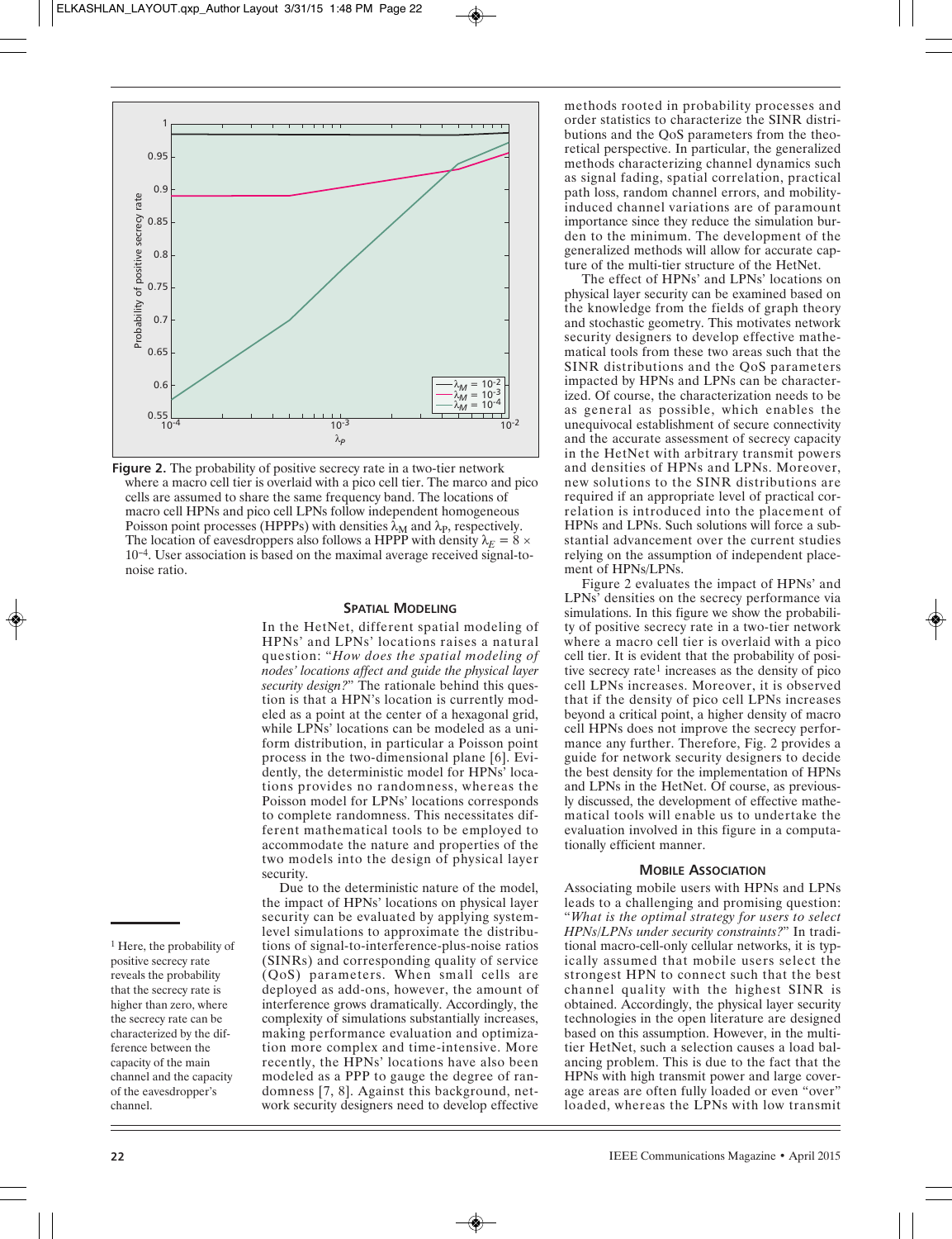power and small coverage areas are often very lightly loaded [6]. Such an unbalanced load is detrimental to the ubiquitous applications of real-time services with stringent delay constraints and high power consumption, e.g. streaming video and gaming. As such, the unbalanced load should be addressed in the design of physical layer security.

In order to secure transmission and overcome the unbalanced load problem, new security-oriented mobile association policies are required to monitor and balance the instantaneous load of HPNs and LPNs. In designing these policies, the optimization of secrecy performance, e.g. the secrecy rate and the secrecy outage probability, should be prioritized. Under this prioritization, some intelligent mobile association policies can be developed such that the mobile users are wisely assigned to some HPNs or LPNs based on the achievable secrecy performance, the instantaneous load, and other factors such as the transmit power, coverage area, and density of HPNs/LPNs. Considering that such intelligent and optimal policies would impose a high computational complexity, some simple yet suboptimal mobile association policies are required to achieve a complexity-quality tradeoff. Aided by these suboptimal policies, the near-optimal secrecy performance is guaranteed with a lower computational cost. In addition, the cooperation among HPNs and LPNs offers a feasible way to enhance the secrecy performance. To explore this feasibility, network security designers should develop new cooperative strategies to allow neighboring HPNs/LPNs to exchange the secure data for mobile users, the instantaneous load of themselves, and other factors of the network with each other for achieving close-to-maximum secrecy performance.

## **DEVICE CONNECTION**

The introduction of D2D communication triggers a pertinent question on the security issue: "*How to protect data confidentiality between connected devices against data leakage?*" Doubtlessly, maintaining data security is an essential task in D2D communications since the transmitted data between connected devices may be overheard by all of the surrounding devices. This task becomes more arduous particularly given the fact that the connected devices may not be able to handle complex signal processing algorithms as HPNs and LPNs do. One possible solution to tackle this task is *closed access* [9], where the intended device has a list of "trusted" devices. In closed access, the non-listed devices can only communicate with the intended device by getting authenticated in the macro cell or the micro cell tier. Hence, the establishment of closed access safeguards the data exchange between the intended device and the "trusted" devices against eavesdropping.

It is worth noting that closed access may not always be implemented, due to the lack of authentication in the macro cell or the micro cell tiers. In this case, referred to as *open access*, not only surrounding devices but geographically close HPNs and LPNs may act as potential eavesdroppers for the connected devices, meaning that they benefit from listening to the trans-



**Figure 3.** Cellular network with the deployment of massive MIMO.

mitted data and pose an acute threat to data security. To address security issues in open access, network designers need to construct new secure data exchange strategies that fully consider the physical characteristics of unintended devices and malicious HPNs/LPNs, e.g. ambiguous location, uncertain mobility, and unknown configuration. In addition, the potential attacks and threats induced by unintended devices and malicious HPNs/LPNs need to be carefully analyzed and incorporated into the construction.

Apart from direct D2D connections, another interesting paradigm in D2D communications is D2D relaying [10] where a device having better geometry to the transmitter device may act as a relay for the receiver device. The physical layer security design in this paradigm should exploit cooperative spatial diversity to maximize the secrecy performance. Despite the current relayaided physical layer security techniques, such a design introduces new security problems to be solved. For example, the optimal selection of candidate relays need to be determined and the protection against untrusted relays needs to be investigated. Furthermore, if multiple devices are required for relaying the data between the connected devices, the impact of multi-hop coordination on the secrecy performance needs to be examined.

# **PHYSICAL LAYER SECURITY IN MASSIVE MIMO SYSTEMS**

Massive MIMO systems are emerging as a new research field and have attracted significant interest from both scientists and industrialists. The benefits of the massive MIMO technique are realized by using very large antenna arrays (typically tens or even hundreds) at the transmitter and/or the receiver. In future cellular networks with massive MIMO, as depicted in Fig. 3, the number of antenna arrays at the BSs is much larger, e.g. 10 times, than the number of data streams served to all users in a cell [11]. Compared to the current counterpart, massive MIMO systems provide high power and spectrum effi-

*Massive MIMO systems are emerging as a new research field and have attracted substantial interests from both scientists and industrialists. The benefits of the massive MIMO technique are realized by using very large antenna arrays (typically tens or even hundreds) at the transmitter and/or the receiver.*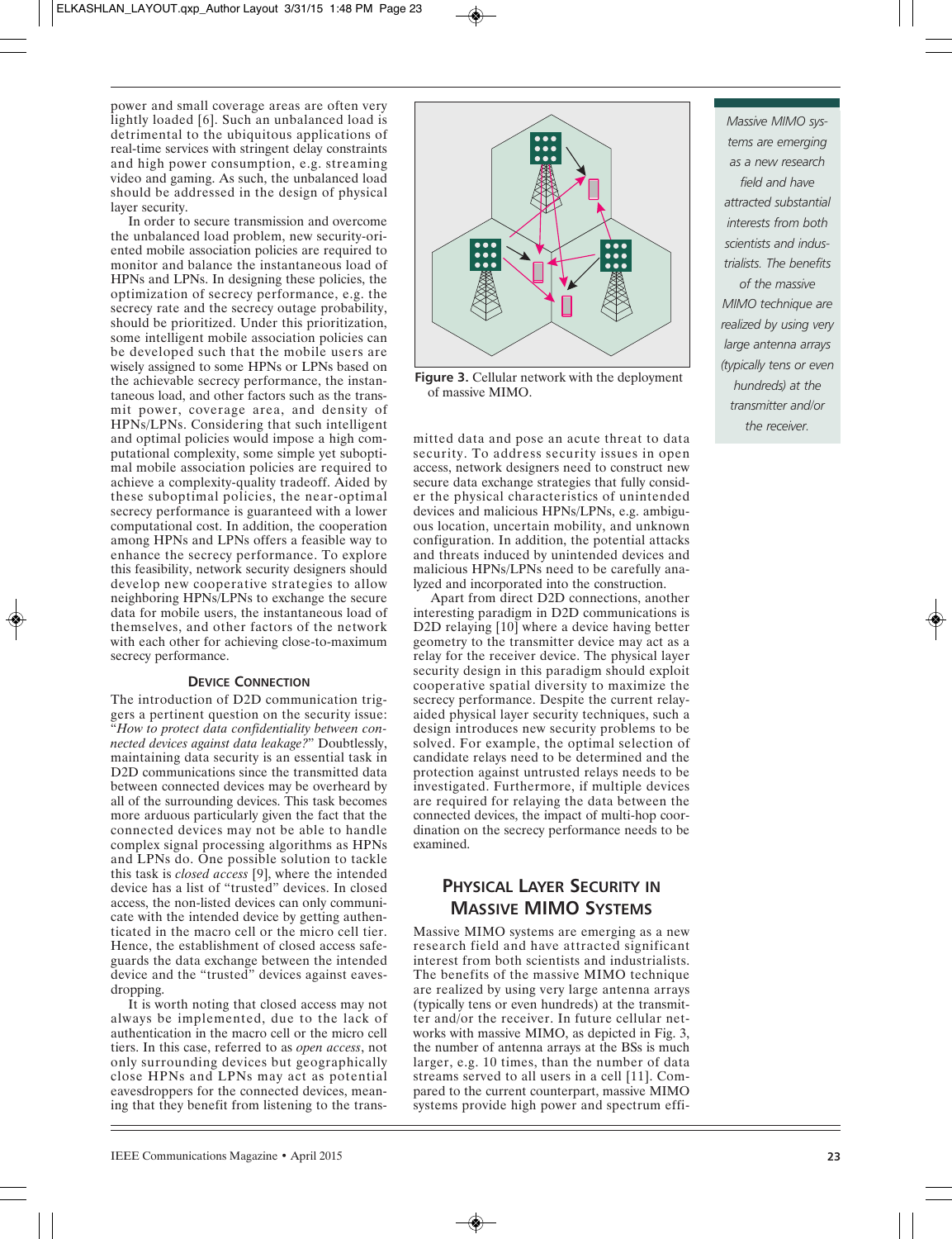

**Figure 4.** The secrecy outage probability of downlink with MRT and ZF precoding techniques at the BS. We consider three hexagonal cells without sectorization, where the radius of each cell is 350 meters. In each cell, seven single-antenna users are uniformly distributed and one of them is an eavesdropper. In this figure "01 cluster" means that the frequency reuse pattern is 1 while "03 cluster" means that the frequency reuse pattern is 3.

ciencies by exploiting the large arrays gain offered by low-complexity transmission designs. Moreover, random impairments such as smallscale fading and noise can be averaged out when a large number of antennas are deployed at the BS [12]. Furthermore, the interference, channel estimation errors, and hardware impairments [13] vanish when the number of antennas grows large, leaving only pilot contamination as the performance limit [14].

Given the fact that massive MIMO will serve as an essential enabling technology for the 5G wireless network, we next discuss the design of physical layer security based on the tremendous potential of massive MIMO systems. Needless to say, such a design opens a new and promising research avenue, extending current research efforts in conventional MIMO systems to a new area.

#### **LOW POWER CONSUMPTION**

In massive MIMO systems, the secrecy performance can be remarkably enhanced by adopting a reduced power consumption. The enhancement is attributed to two major causes. First, since the transmit power level is cut, the receive signal-to-noise ratios (SNRs) at the eavesdroppers are highly reduced. This leads to a significant decrease in the eavesdroppers' channel capacities. Second, given the transmit power and the expected secrecy rate at the transmitter, the secrecy outage probability can be arbitrarily small when the number of antennas grows unbounded.2 In Fig. 4 we show the secrecy outage probability for a rate threshold of 2 bits/s/Hz in the downlink of a three-hexagonal-cell network. We consider two commonly-used precoding methods: maximal ratio transmission (MRT) and zero-forcing (ZF) [11]. It is seen from this figure that ZF outperforms MRT because the intra-cell interference can be cancelled through ZF. It is also seen that the secrecy outage probability profoundly declines when the number of antennas at the BS grows large. As such, the minimum power consumption achieving the target secrecy performance level needs to be determined. In this determination, the development of new and powerful mathematical tools, e.g. random matrix theory, will eliminate the burden of performance evaluation incurred by time-consuming simulations.

#### **TIME DIVISION DUPLEX OPERATION**

Massive MIMO systems are recommended to operate in a time division duplex (TDD) mode [11], which is different from conventional MIMO systems that generally operate in a frequency division duplex (FDD) mode. This is due to the fact that the channel training overhead in the FDD mode scales linearly with the number of transmit antennas, which in turn imposes a severe limit on the number of antennas. In the TDD mode, the training burden is independent of the number of BS antennas and channel reciprocity is exploited. In TDD massive MIMO systems, eavesdroppers may experience particular difficulties for wiretapping, because downlink pilot signals from the BS to the users are not required in the TDD mode. Specifically, the BS with massive antenna arrays obtains the uplink channel state information (CSI) via uplink pilot signals from the users. It then obtains the downlink CSI relying on the reciprocity between the uplink and downlink. As such, it becomes difficult for eavesdroppers to know the CSI between themselves and the BS, as well as the CSI from other users to the BS. Therefore, how to design secure transmission under the assumption of imperfect (or no) CSI at the eavesdroppers is of practical importance in massive MIMO systems. Moreover, pilot contamination occurs in the TDD mode if the pilot signals employed in different cells are not orthogonal. As such, the effect of an inaccurate channel estimate caused by pilot contamination on the secrecy performance should be understood and counteracted. In addition, the TDD operation requires reciprocity calibration [11]. In practical systems, the hardware chains at the BS and users may not be reciprocal between the uplink and the downlink. This motivates the examination of the impact of improper calibration on the secrecy performance.

#### **ARTIFICIAL NOISE**

The deliberate deterioration of the eavesdropper's channel quality in massive MIMO systems is a fruitful avenue to explore. In conventional MIMO systems, the artificial noise (AN)-based transmission has been identified as an effective method to cause interference to the eavesdroppers and degrade their received signals. In massive MIMO systems, new challenges are opened for AN-based transmission. For example, transmitting AN signals in a spatial null space may not be practical since the computation complexity of the null space is extremely high for the

<sup>2</sup> Eavesdroppers are typically passive to hide their existence. As such, the secrecy outage is addressed as a principal concern of security.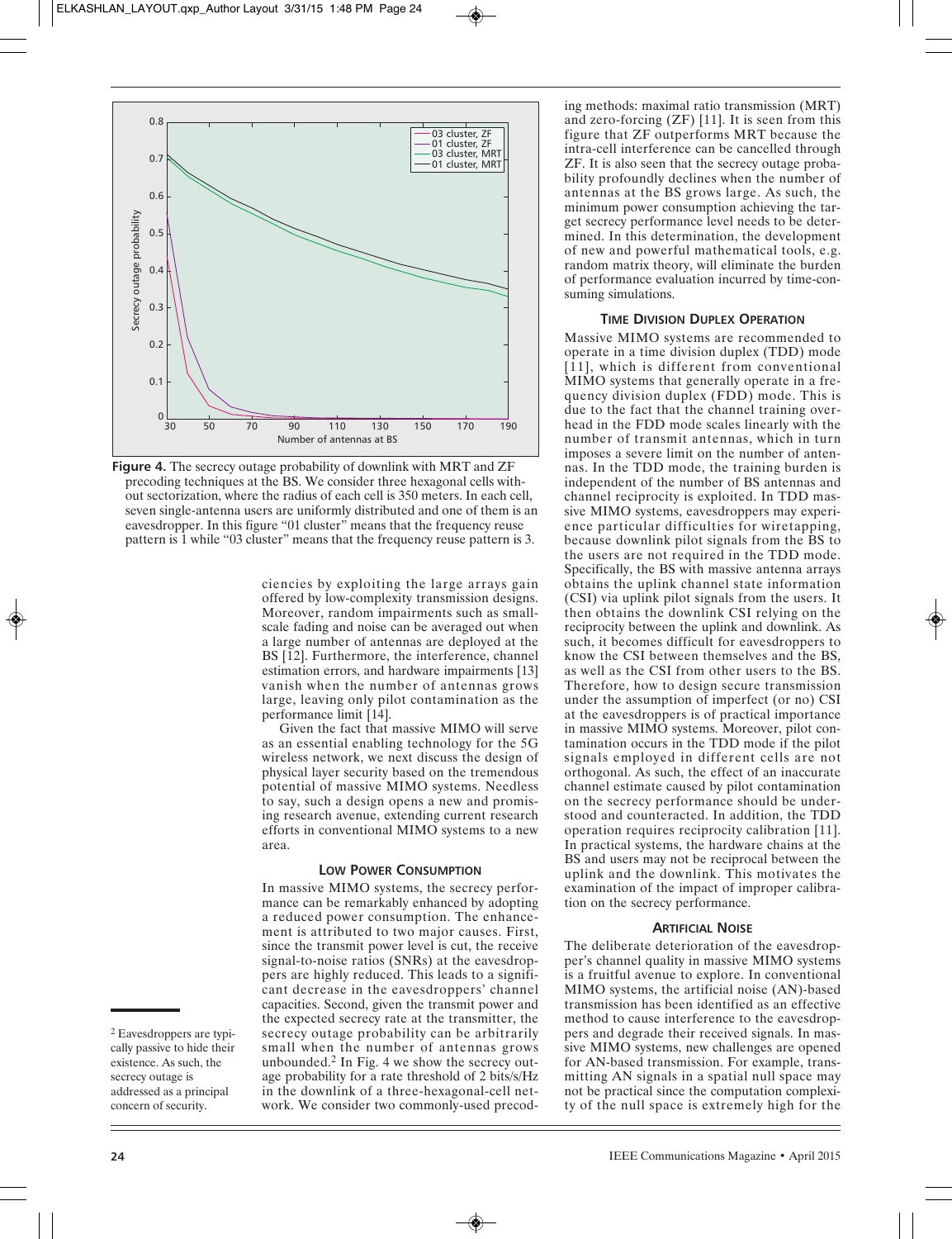large-dimensional channel matrix. Moreover, random and independent AN is averaged out given the availability of a large number of antennas. Therefore, new AN-based transmission schemes need to be developed. Correspondingly, the optimal power allocation between information signals and AN signals needs to be determined and the achievable secrecy performance needs to be evaluated.

#### **ANTENNA CORRELATION**

Antenna correlation is a practical challenge underlying the deployment of massive MIMO systems. Specifically, a significant amount of correlation may exist between large antenna arrays, due to either the limited aperture of the antenna array or a lack of scattering. For the uplink transmission, for example, the antenna correlation is experienced in different diversity branches at the BS, due to the non-isotropic antennas with reduced separation. Although the impact of antenna correlation on the secrecy performance of conventional MIMO systems has been revealed, e.g. [15], very little detailed work has specifically been carried out to analyze the effect of antenna correlation on the secrecy performance of massive MIMO systems. The research efforts in this area are of enormous value since they enable us to decide how to compensate for antenna correlation in the uplink and downlink massive MIMO systems.

## **CONFIDENTIAL BROADCASTING**

In massive MIMO systems, each BS simultaneously communicates with a large number of users. One challenge to multiuser security is achieving confidential broadcasting in the downlink. In particular, each message needs to be kept confidential from all the users other than the intended one, i.e. each user can be treated as an eavesdropper for all messages other than its own. In order to preserve this confidentiality, a precoder needs to be associated with each data stream not only to limit the interference at other users, but also to limit the information leakage. Designing the optimal precoder often involves optimization problems that can only be solved numerically. More practical and near-optimal precoders are thus required. Therefore, it is pivotal to provide design guidelines and to quantify the optimal achievable secrecy performance of linear precoders that guarantee confidential broadcasting in massive MIMO systems.

#### **HARDWARE IMPAIRMENTS**

In contrast with conventional MIMO systems with ideal hardware, the inexpensive hardware components used by massive MIMO systems may give rise to hardware impairments [13]. Although hardware impairments deteriorate the legitimate receivers' channels, the impact of hardware impairments vanishes asymptotically when large-scale arrays are deployed. We note that the presence of hardware impairments also deteriorates the eavesdroppers' channels, which appears to be beneficial for security enhancement. It is therefore worth investigating physical layer security in massive MIMO systems with non-ideal hardware.



**Figure 5.** Deployment of mmWave BSs.

# **PHYSICAL LAYER SECURITY IN MILLIMETER WAVE COMMUNICATION**

Almost all mobile communication systems today restrict their operation to the spectrum in the range of 300 MHz–3GHz. Unfortunately, this spectral band has now become nearly fully occupied. In the 5G network, mmWave communication systems, operating in the frequency range of 30–300 GHz, have been recognized as a promising solution to remove the restriction and meet a thousand-fold capacity increase [16]. As depicted in Fig. 5, mmWave BSs can be deployed with microwave BSs to ensure reliable and fast data transmissions.

Although some efforts need to be made to render the GHz frequency bands available on mobile cellular networks, a series of research initiatives have been undertaken to explore the potential of mmWave communication technologies. Needless to say, security and privacy issues need to be addressed in the implementation of mmWave communication systems. We believe that the investigation of physical layer security in mmWave communication systems is a very promising and highly rewarding area, due to the following factors.

**Large Bandwidth:** Current maximum aggregated bandwidth in  $4G$  LTE is  $20+20$  MHz by using carrier aggregation. However, mmWave communication systems provide GHz bandwidths. Therefore, the secrecy outage probability in the passive eavesdropping scenario is remarkably reduced if the transmitter sets a lower transmit secrecy rate in mmWave communications. Also, high secrecy throughput can be obtained with large mmWave bandwidths.

**Short-Range Transmission:** Compared to the current microwave communication systems, mmWave signals in the higher frequencies experience an increase in free-space path loss by several orders of magnitude. Therefore, only geographically neighboring eavesdroppers are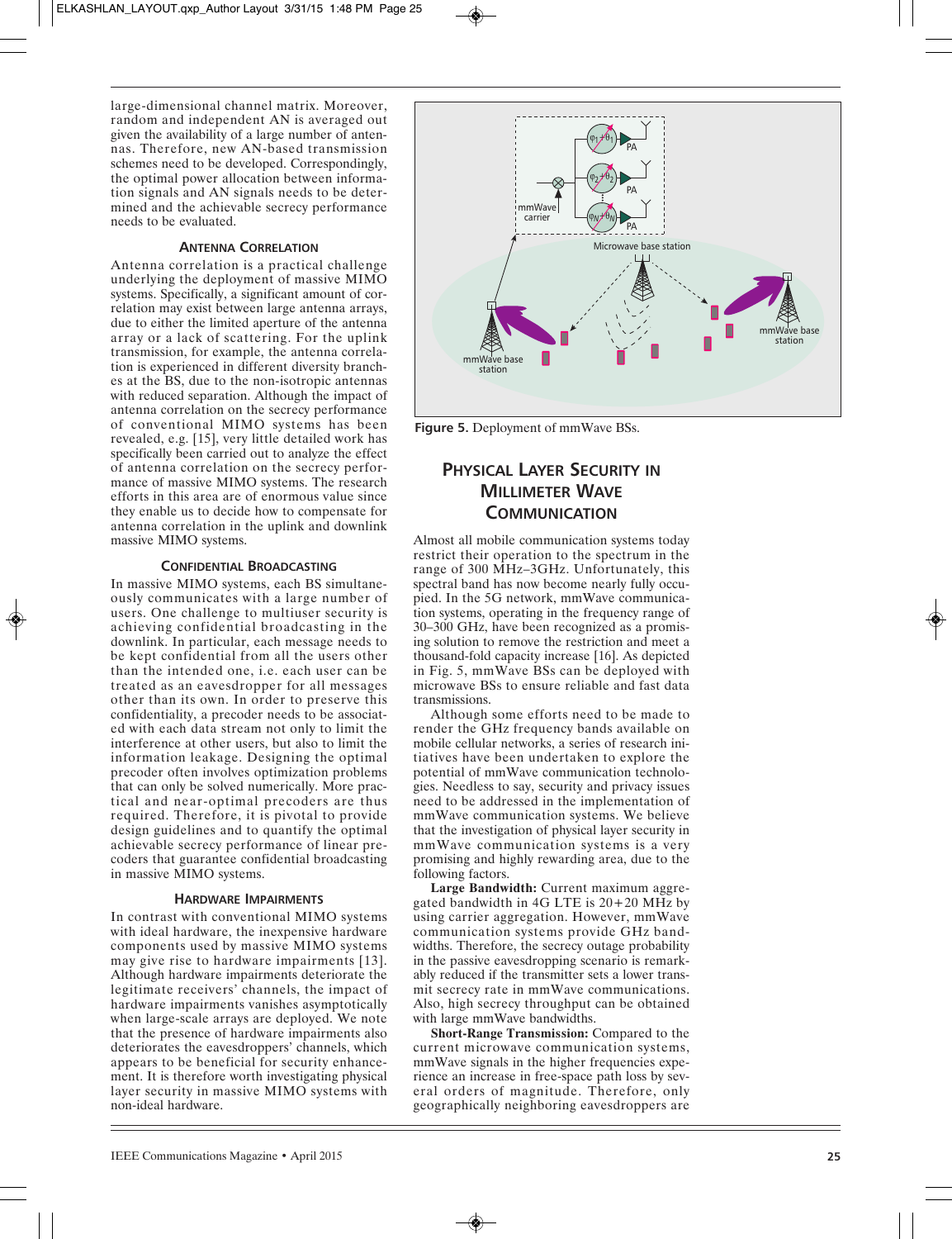

**Figure 6.** Secure mmWave downlink transmission with AN: An *N*-antenna mmWave BS transmits the confidential messages to a single-antenna user in the presence of a single-antenna eavesdropper. The BS uses analog beamforming with AN. The total transmit power is  $P_{\text{tot}} = 43$  dBm, the power allocated to the information signal is  $P_I$ , and the power allocated to the AN signal is  $P_{\text{tot}} - P_I$ .

able to overhear the signals, whereas geographically remote users cannot capture the data transmission.

**Directionality:** In mmWave systems, highly directional communication with narrow beams is employed for suppressing the interference from neighbors. Therefore, the receive SNRs at the eavesdroppers may be extremely low such that the eavesdroppers are not able to recover information signals from the overheard messages.

**Large Antenna Arrays:** Large antenna arrays provide high beamforming gains to mitigate the propagation attenuation and save transmit power. In light of the array aperture constraint, current cellular systems $3$  in the microwave frequency bands are expected to implement large antenna arrays in a two-dimensional (2-D) or three-dimensional (3-D) array structure. However, 2-D or 3-D arrays increase the coupling effects due to the increase in the number of adjacent antennas [17]. For a fixed array aperture, the shorter wavelengths at the mmWave frequencies enable the mmWave BSs to pack more antennas. Therefore, mmWave systems with large antenna arrays offer a wealth of opportunities at the physical layer security to secure mmWave communication.

Based on the aforementioned factors, the aim of physical layer security design in mmWave communication systems is to fully exploit the potentials of these factors. In this design, several challenging tasks need to be solved. First, the propagation characteristics at higher frequencies need to be precisely modeled. Indeed, an accurate and comprehensive quantification of the impact of path loss, blocking, penetration, and rain absorption on mmWave transmission enables

network security designers to theoretically capture the properties of mmWave channels and address these properties in their design. Second, new secure transmission schemes need to be developed. It has been shown that beamforming is a key enabler of mmWave mobile broadband service [18]. Since digital beamforming with a large number of radio frequency (RF) chains incurs a very high implementation cost and power consumption, secure mmWave transmission needs to be designed based on analog beamforming and RF beamforming with a small number of RF chains. Against this background, the transmission of AN signals becomes promising in mmWave communication systems. With the aid of analog beamforming with phase shifters, the beam pattern of AN signals can be easily restricted to the orthogonal direction to the beam pattern of information signals. As depicted in Fig. 6, the secrecy rate is profoundly improved by incorporating AN signals into secure transmission. Moreover, the power allocated to the information signal plays a pivotal role in determining the secrecy performance. For example, beamforming with AN transmission with  $P_I = 0.8 P_{tot}$  yields a higher secrecy rate than with  $P_I = 0.6P_{tot}$  in the system considered in Fig. 6. Motivated by this, an interesting question that needs to be explored is how to optimally allocate the transmit power between the information signal and AN signal in mmWave communication systems. Apart from the AN-based transmission, other secure schemes such as hybrid beamforming that mixes analog and digital signal processing techniques can be devised to secure mmWave transmission. In addition, a secure backhaul link between mmWave BSs in the mmWave cellular networks needs to be established.

## **CONCLUSIONS**

With the introduction of small cell deployments and D2D connections, the use of a very large number of antennas, and the exploration of the underutilized mmWave frequency spectrum, we believe that the 5G network is well positioned to meet the ever-increasing demand on data-centric applications over the next decade. The path to 5G is essentially irreversible, and will impose a profound impact on the design of physical layer security. In this article we have identified the scientific opportunities and discussed the technical challenges driven by the HetNet, massive MIMO, and mmWave communication. The novel solutions we have developed can take data confidentiality to a whole new level, inaugurating a brand new security paradigm that is truly worthy of the 5G designation.

#### **REFERENCES**

- [1] Cisco, "Cisco Visual Networking Index: Global Mobile Data Traffic Forecast update, 2013–2018, Cisco White Paper, Feb. 2014.
- [2] W. Roh *et al.*, "Millimeter-Wave Beamforming as an Enabling Technology for 5G Cellular Communications: Theoretical Feasibility and Prototype Results," *IEEE Commun. Mag.*, vol. 52, no. 2, Feb. 2014, pp. 106–13.
- [3] Y.-W. Hong, P.-C. Lan, and C.-C. Kuo, "Enhancing Physical-Layer Secrecy in Multiantenna Wireless Systems: An Overview of Signal Processing Approaches," *IEEE Signal Proc. Mag.*, vol. 30, no. 5, Sept. 2013, pp. 29–40.

<sup>3</sup> In current cellular systems, only a small number of antennas at the BS are used. For example, LTE allows for up to 8 antenna ports.